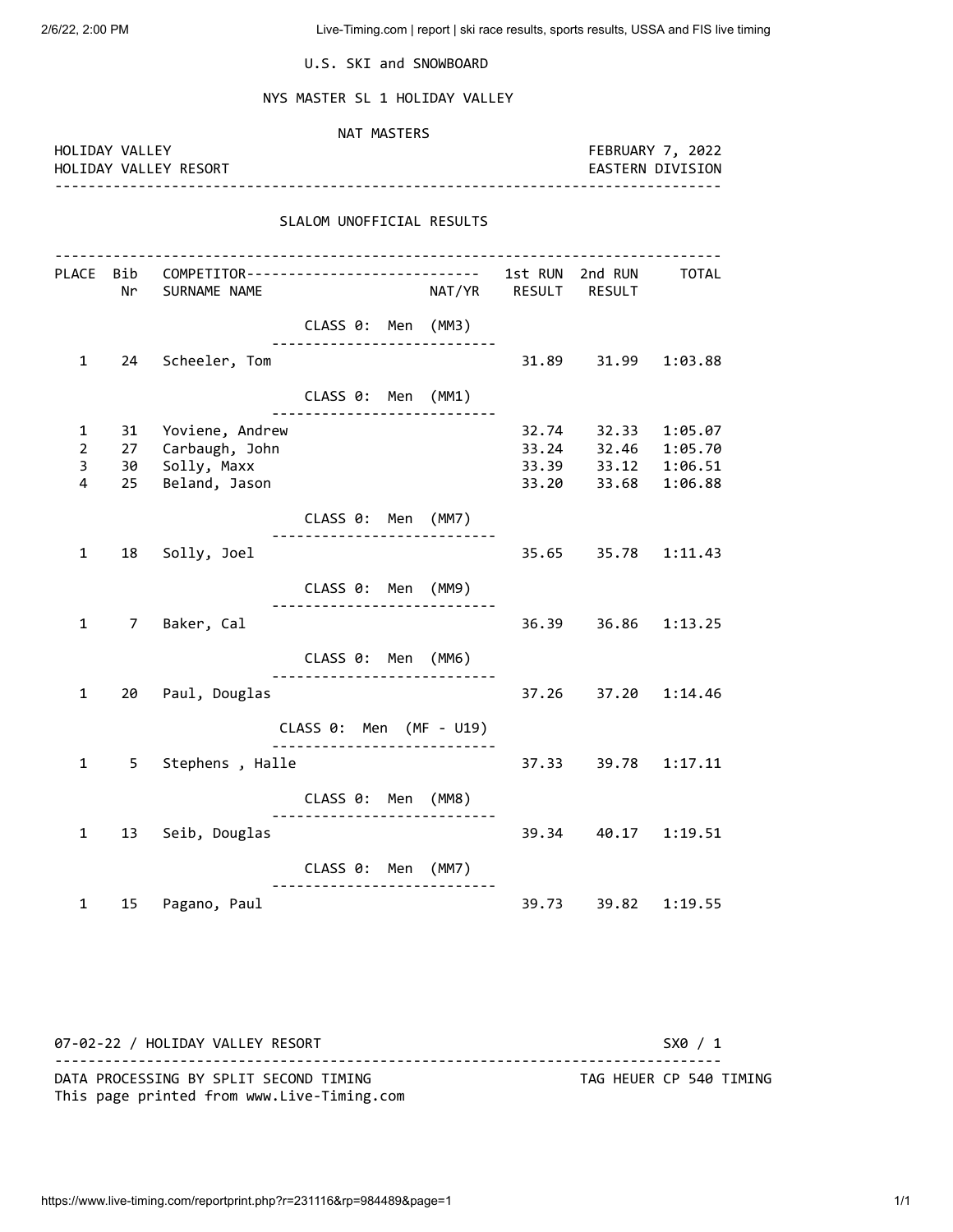### U.S. SKI and SNOWBOARD

### NYS MASTER SL 1 HOLIDAY VALLEY

 NAT MASTERS HOLIDAY VALLEY FEBRUARY 7, 2022 HOLIDAY VALLEY RESORT EASTERN DIVISION -------------------------------------------------------------------------------- PLACE Bib COMPETITOR---------------------------- 1st RUN 2nd RUN TOTAL Nr SURNAME NAME NAT/YR RESULT RESULT CLASS 0: Men (MM1) --------------------------- 1 26 Baase, Nick 40.19 41.54 1:21.73 CLASS 0: Men (MM5) --------------------------- 1 21 london, gary 41.13 41.04 1:22.17 CLASS 0: Men (MM7) --------------------------- 1 16 Lenda, Don 40.85 41.63 1:22.48 CLASS 0: Men (MM4) --------------------------- 1 34 Chmielowiec, Yan 41.27 41.45 1:22.72 CLASS 0: Men (MF5) --------------------------- 1 3 Kuder, Alyssa 41.17 41.98 1:23.15 CLASS 0: Men (MM8) --------------------------- 1 10 Main, Eric 41.46 42.20 1:23.66 CLASS 0: Men (MM9) --------------------------- 1 9 Kinney, Tom 40.38 44.08 1:24.46 CLASS 0: Men (MM8) --------------------------- 1 11 Linsler, Edward 42.48 43.03 1:25.51 CLASS 0: Men (MF5) --------------------------- 1 2 Patterson, Amy 43.12 43.45 1:26.57

07-02-22 / HOLIDAY VALLEY RESORT SX0 / 2 -------------------------------------------------------------------------------- DATA PROCESSING BY SPLIT SECOND TIMING TAG HEUER CP 540 TIMING This page printed from www.Live-Timing.com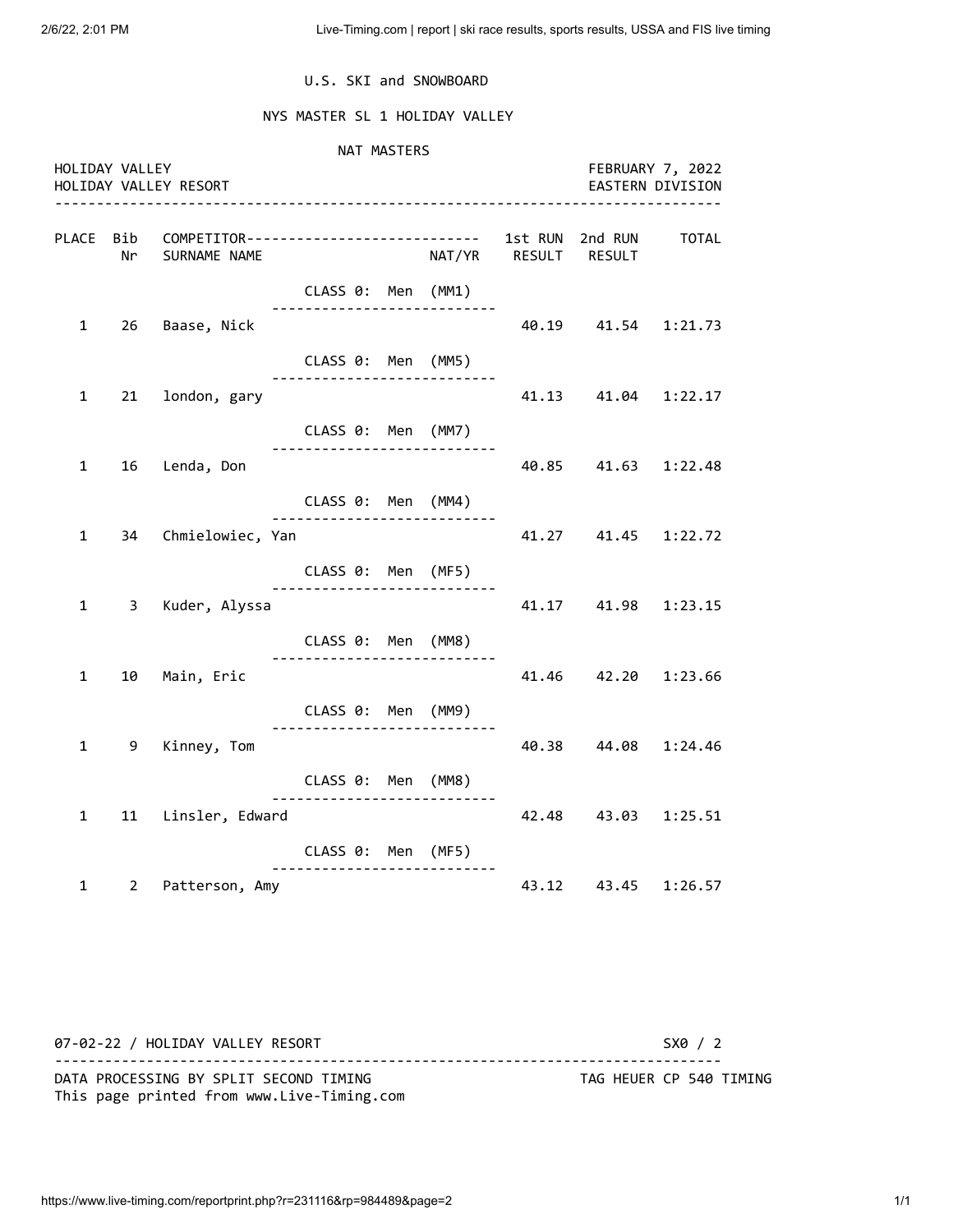### U.S. SKI and SNOWBOARD

### NYS MASTER SL 1 HOLIDAY VALLEY

 NAT MASTERS HOLIDAY VALLEY FEBRUARY 7, 2022 HOLIDAY VALLEY RESORT EASTERN DIVISION -------------------------------------------------------------------------------- PLACE Bib COMPETITOR---------------------------- 1st RUN 2nd RUN TOTAL Nr SURNAME NAME NAT/YR RESULT RESULT CLASS 0: Men (MM8) --------------------------- 1 12 Elling, Thomas 44.37 45.97 1:30.34 CLASS 0: Men (MM5) --------------------------- 1 22 Witt, Michael 48.61 48.65 1:37.26 CLASS 0: Men (MF4) --------------------------- 1 4 Scheeler, Carol 49.55 49.30 1:38.85 CLASS 0: Men (MM12) --------------------------- 1 6 McDonough, Carl 51.12 51.61 1:42.73 CLASS 0: Men (MM1) --------------------------- 1 28 Pagano, Chris 56.27 54.55 1:50.82 CLASS 0: Men (MM9) --------------------------- 1 8 Vince, Roger 6 1 20 37.90 57.55 1:55.45 CLASS 0: Men (MF9) --------------------------- 1 1 Cooper-Vince, Pam 1:02.41 1:02.70 2:05.11 CLASS 0: Men (MM7) --------------------------- 19 Rosenbloom, Stephen DNS DNS DNS 17 Spillane, Jim DNS DNS DNS 14 Spillane, Jim **DNS** DNS DNS CLASS 0: Men (MM4) --------------------------- 35 Gerstung, Matt **DNF** 40.49

07-02-22 / HOLIDAY VALLEY RESORT SX0 / 3 -------------------------------------------------------------------------------- DATA PROCESSING BY SPLIT SECOND TIMING TAG HEUER CP 540 TIMING This page printed from www.Live-Timing.com